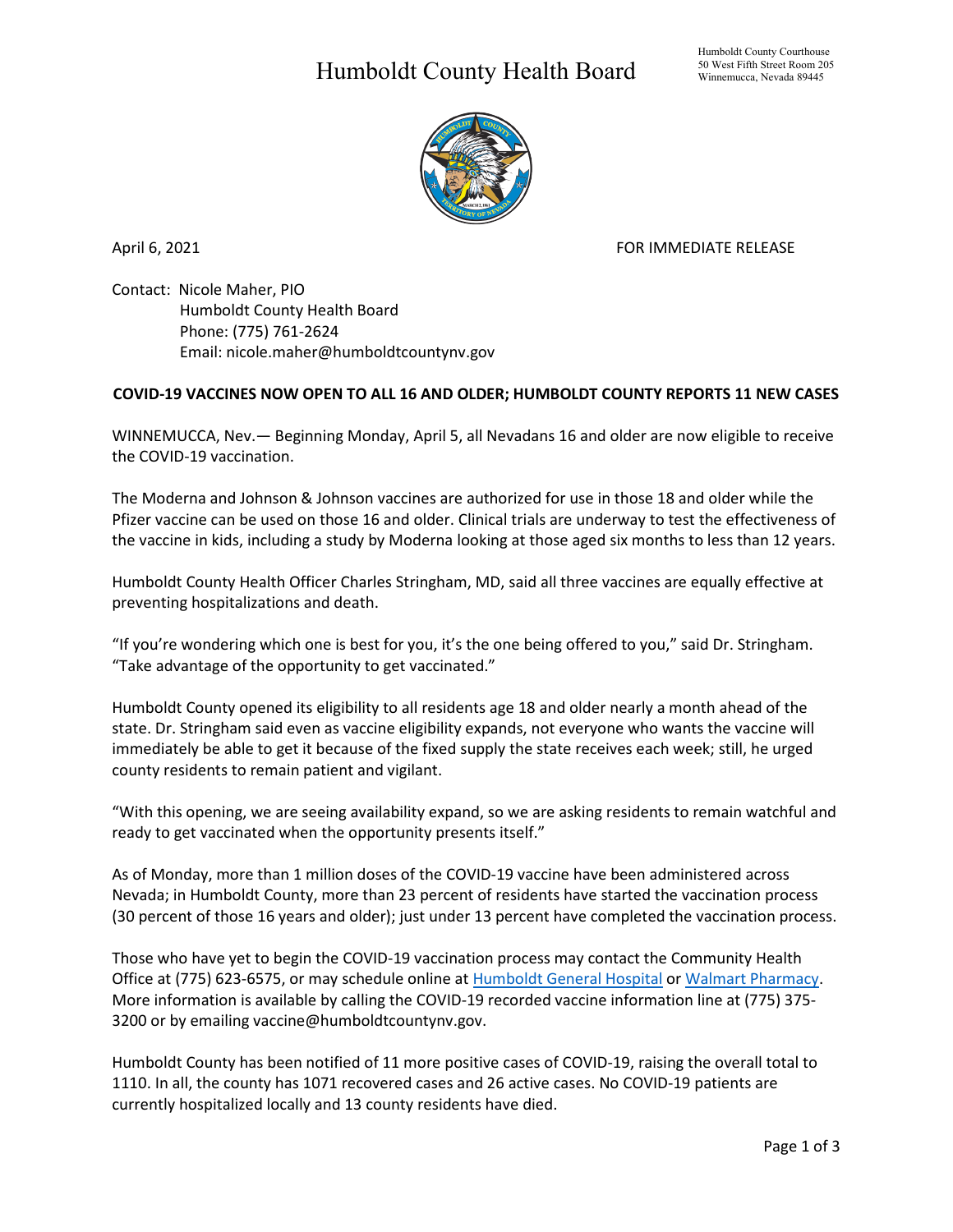Pamela Johnson DNP, MSN-APRN, FNP-BC, with the Fort McDermitt Wellness Center, is reporting 210 total cases, 210 recovered cases, no active cases and one death. The center has completed 3,227 tests. Fort McDermitt has chosen to report separately from Humboldt County.

Based on available information, close contacts of the newest Humboldt County cases are being notified and are following self-isolation procedures to prevent community spread of the virus.

| Case # | <b>Gender</b> | <b>Age Range</b> | <b>Contact</b>            | <b>Status</b>  |
|--------|---------------|------------------|---------------------------|----------------|
| 1110   | Woman         | 40s              | Investigation in progress | Self-isolating |
| 1109   | Man           | 20 <sub>s</sub>  | Investigation in progress | Self-isolating |
| 1108   | Man           | 20s              | Investigation in progress | Self-isolating |
| 1107   | Man           | 20s              | Investigation in progress | Self-isolating |
| 1106   | Female        | Teen             | Investigation in progress | Self-isolating |
| 1105   | Woman         | 40s              | Investigation in progress | Self-isolating |
| 1104   | Man           | 30 <sub>s</sub>  | Investigation in progress | Self-isolating |
| 1103   | Woman         | 60s              | Investigation in progress | Self-isolating |
| 1102   | Woman         | 50s              | Investigation in progress | Self-isolating |
| 1101   | Woman         | 20s              | Investigation in progress | Self-isolating |
| 1100   | Woman         | 30 <sub>s</sub>  | Investigation in progress | Self-isolating |

Brief summary information of Humboldt County's latest cases follows:

To prevent the spread of COVID-19 in Humboldt County:

- Wear a mask around anyone not of the same household.
- Maintain 6 feet of distance from non-household members at all times.
- Wash hands often with soap and water for at least 20 seconds. If soap and water are not available, use an alcohol-based hand sanitizer.
- Self-isolate following a known exposure, or while waiting for COVID-19 results.
- Stay informed. The COVID-19 situation is changing frequently. Up-to-date information is available on the Centers for Disease Control and Prevention (CDC) [website.](http://www.cdc.gov/coronavirus/2019-ncov/index.html)

COVID-19 testing locations in Humboldt County include:

- **Humboldt General Hospital Screening Clinic** Offers drive-thru screening for asymptomatic persons from 8 a.m. to 5 p.m. Monday through Friday (closed from noon to 1 p.m. for lunch), and byappointment screening with a provider for symptomatic persons from 8 a.m. to 8 p.m. Monday through Wednesday (closed from noon to 1 p.m. for lunch; call 775-623-5222, ext. 1379 to schedule an appointment). Located at 51 E. Haskell Street, across from Humboldt General Hospital.
- **Golden Valley Medical Center** Private clinic serving Nevada Gold Mines offers screening for asymptomatic and symptomatic persons. Call (775) 625-4653 for an appointment.
- **Ridley's Pharmacy** Offers in-vehicle, self-administered asymptomatic and symptomatic testing. Go [here](https://www.doineedacovid19test.com/Winnemucca_NV_1098.html) and follow the prompts to schedule an appointment.
- **HGH Emergency Department**  Those who experience severe COVID-like symptoms should go directly to the HGH Emergency Department, which is open 24 hours a day, or call 9-1-1 for emergency assistance.